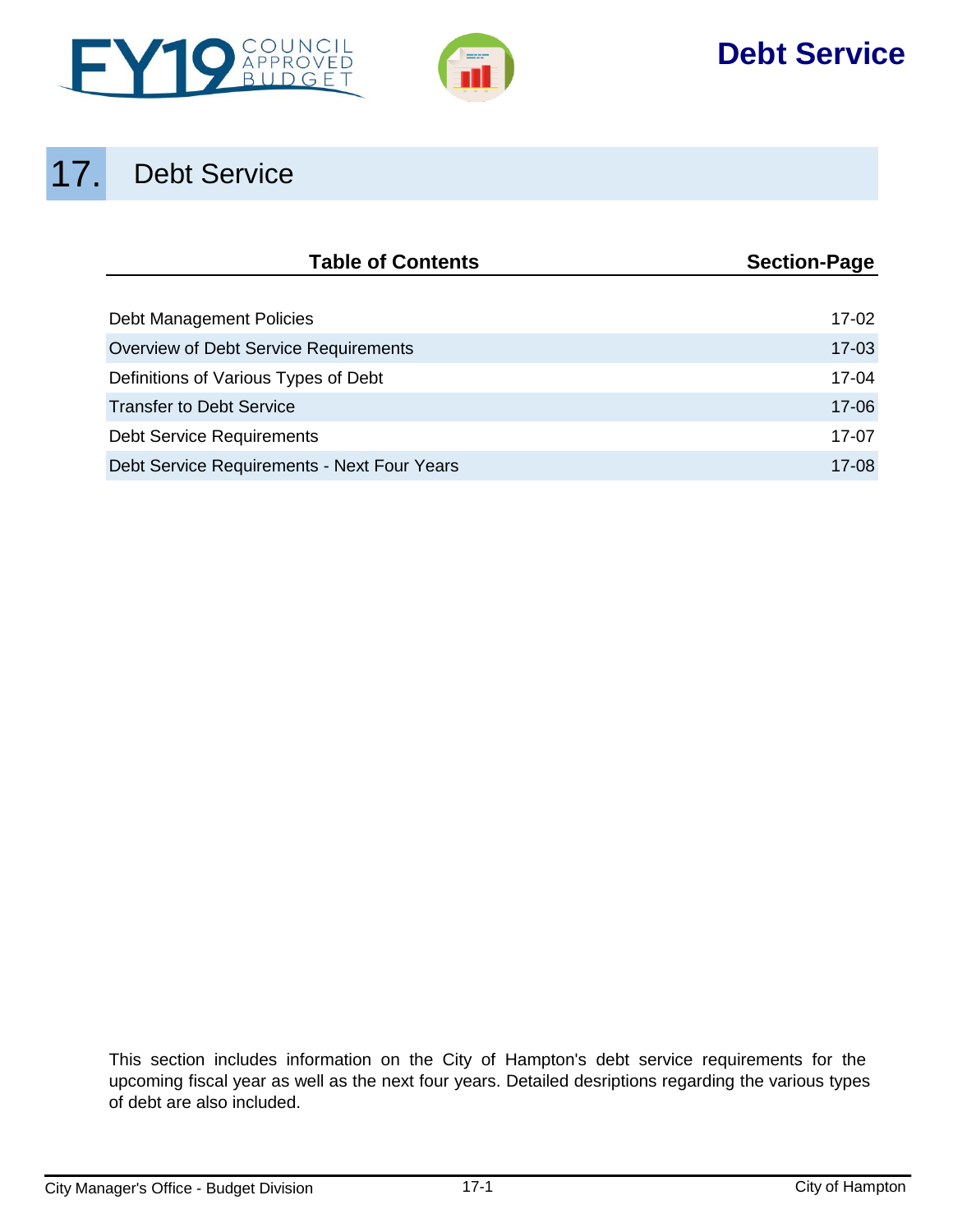<span id="page-1-0"></span>



## **Debt Management Policies**

The City maintains a separate Debt Service Fund that tracks long-term debt obligated for General Fund activities. Debt activity for Enterprise, Internal Service, Special Revenue and Public Works Funds are maintained in those individual funds. The Debt Service Fund accounts for the accumulation of resources for and the payment of the City's General Obligation debt. The primary funding sources of the Debt Service Fund are derived from transfers from the General Fund and the proceeds from re-financing bond issues.

The City borrows money by issuing bonds or notes. According to the City Code, bonds and notes in anticipation of bonds may be issued for the purposes authorized by City Council. The City issues this debt in order to fund (pay for) projects within its Capital Improvement Plan (CIP) program. There are several reasons why the City may choose to borrow money: to fund current and future needs; share the cost of a project with those utilizing the facility (project) in the future and to avoid excessive cost burden on current taxpayers.

The City sometimes uses short-term obligations (e.g. Bond Anticipation Notes, Capital Leases and Lines of Credit) to bridge the time gap between initiation of a project/purchase and the anticipated bond issuance, when the nature of a purchase precludes the issuance of long-term debt or when it is fiscally responsible to do so. Prior to the issuance of any short or long-term obligations, the City considers the effect on its financial position, the ability to repay, and the Commonwealth of Virginia's imposed legal debt limit.

Each fiscal year the capital budget, which represents the first year of the five year CIP, is adopted as a part of the overall City's Council Approved Budget. The CIP supports the acquisition, construction, renovation and infrastructure maintenance. Revenue sources include federal and state government, General Obligation Bond proceeds and contributions from the General Fund. The CIP provides a foundation to plan and structure debt in advance. The repayment period of the debt should not exceed the expected useful life of the project for which the debt is incurred. In doing so, specific sources are identified and dedicated to the retirement of debt. On April 11, 2007, the City Council adopted financial policies regarding the minimum amount of General Fund revenues that can be used to fund the CIP each year and over a rolling five-year period.

The bonds that are issued typically fund City capital projects and the Hampton City Schools maintenance projects. The Hampton City Schools' will continue to contribute \$2,000,000 to pay for part of the debt service attributed to the school major renovation and maintenance projects.

The City's credit ratings are as follows: AA+ by Standard and Poor's, Aa1 by Moody's Investor Services and AA+ by Fitch Rating. A credit rating is a financial indicator to the public/investor as to the credit worthiness (quality) of a debt issue such as bonds. These agencies evaluate the City's credit risk based on the following areas: record of debt payments on time; consistent and strong revenue growth; diverse and balanced revenue streams; reasonable, controlled expenditures; level of liquid reserves (including Fund Balance) and strong financial planning. The highest credit ratings are Aaa (Moody) and AAA (Standard & Poor's and Fitch). Both agencies have intermediate ratings and default ratings of Ca, C (Moody) and D (Standard & Poor's and Fitch). The bonds with default ratings are more likely unable to repay the debt.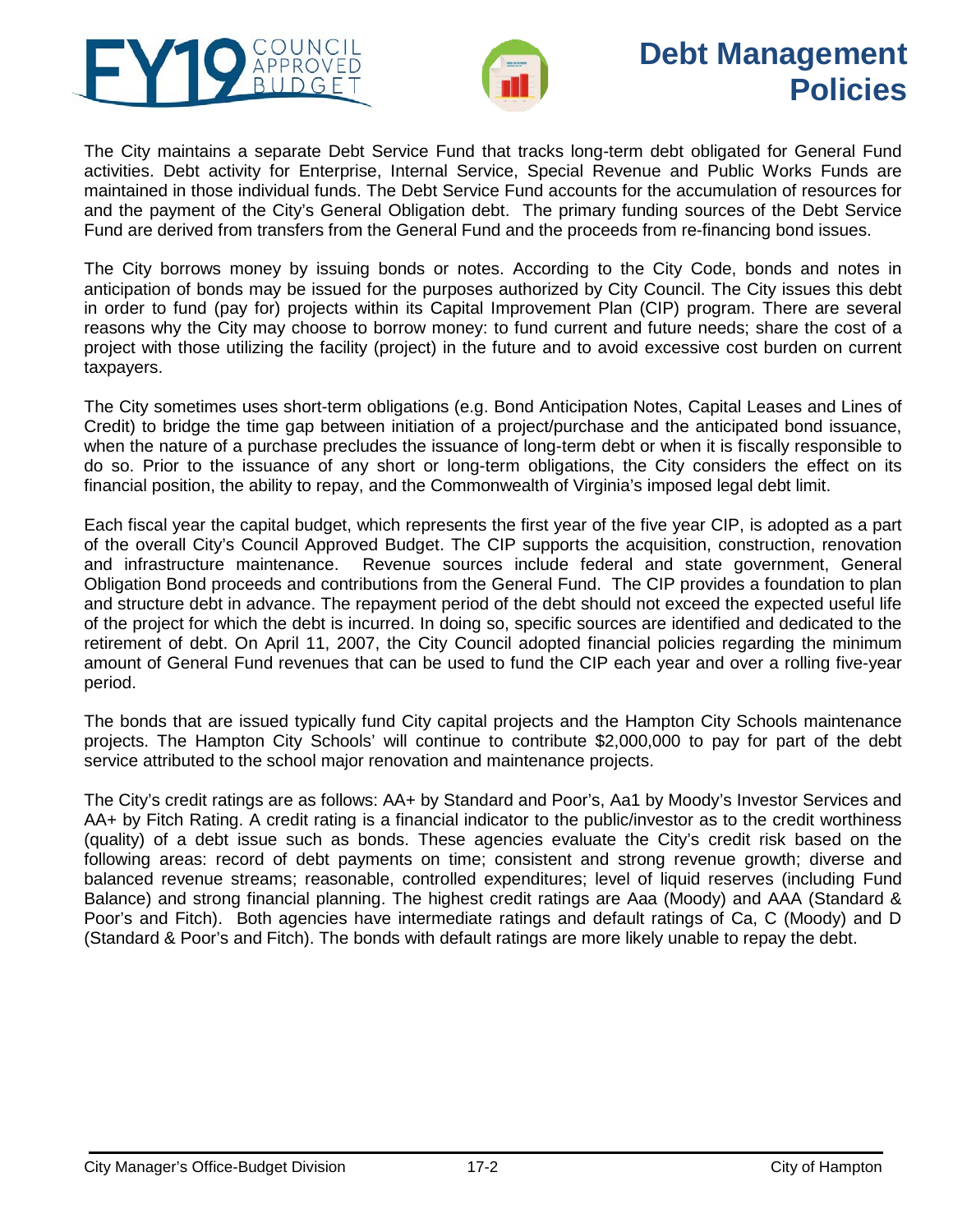<span id="page-2-0"></span>



## **Debt Service Requirements**

This section contains information on the City's debt service requirement for the next four years. Debt service is similar to a mortgage; the City borrows funds by selling bonds and agrees to re-pay the purchasers of those bonds over a 20 to 30 year period. Funds received by the City are used for the acquisition, construction and renovation of public facilities and infrastructure as well as major equipment purchases.

The rate of interest paid for borrowing these funds is determined by credit ratings from rating agencies such as Standard and Poor's, Moody's Investor Service and Fitch Rating. The City's credit worthiness is rated similarly to the credit ratings of an average citizen. The better the score, the lower the interest rate charged on borrowing.

The City Council adopted financial policies, amended in April 2007, setting the parameters for borrowing and debt service as follows:

- General obligation debt shall not exceed 3% of the assessed value of all real estate within the City subject to taxation. The legal debt limit authorized by the Virginia State Statute limits bond issuing authority up to 10% of the assessed value.
- General obligation bonded debt together with indirect debt, which includes certain revenuebacked debt and subject to appropriation or moral obligation commitments, and debt of certain special purpose entities (i.e. Community Development Authority) shall not exceed 4.5% of the estimated assessed value of all real and personal property subject to taxation within the City.

In addition to the financial policies, the repayment period of the debt should not exceed the expected useful life of the capital project being funded. Included within this section, is the "Debt Service Requirement" statement which shows the repayment schedule of general bonded debt, literary loans, and revenue bonds for the City.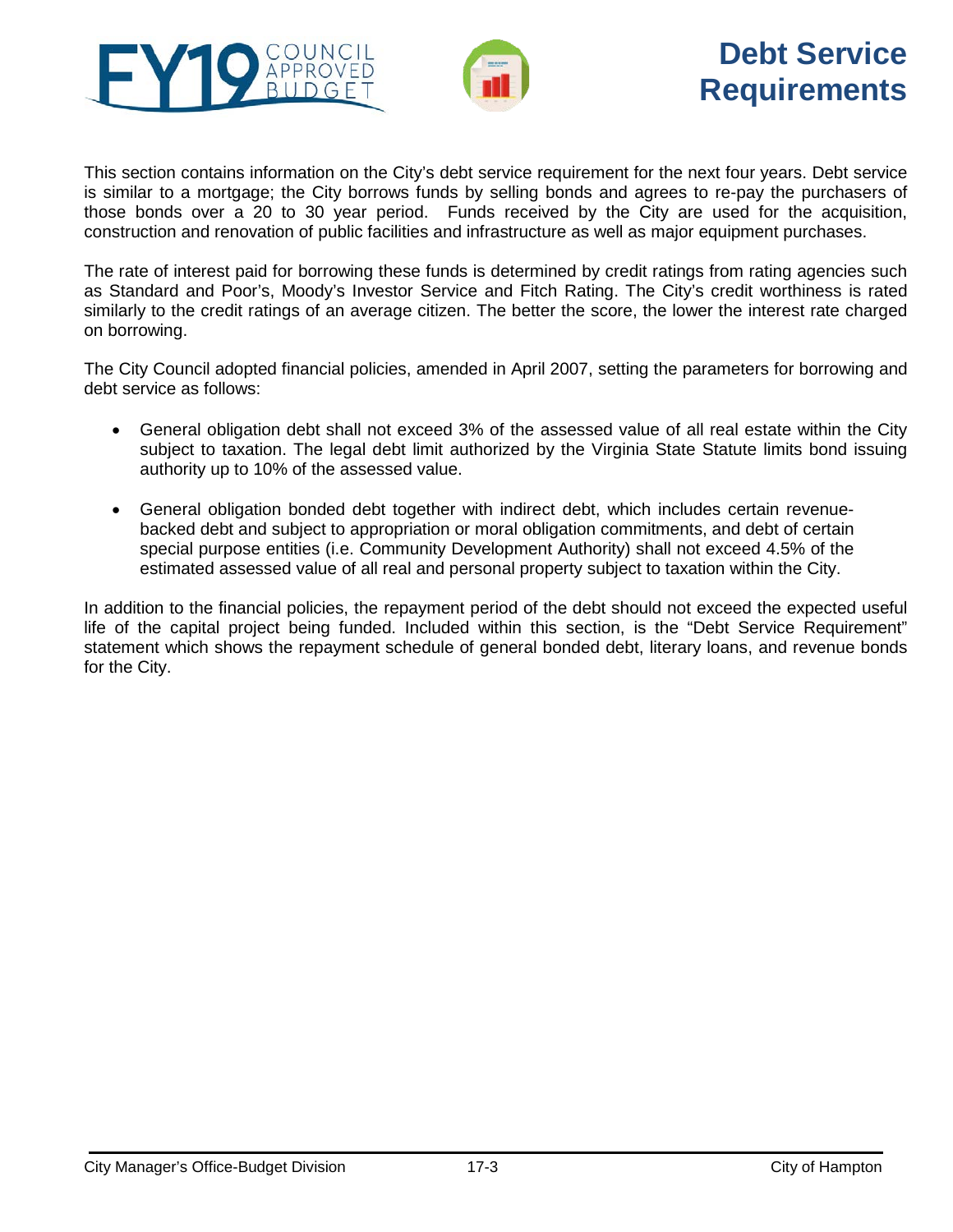<span id="page-3-0"></span>



The City of Hampton's debt service requirement may include one or more of the following debt instruments: Bond Anticipation Notes (BANs); General Obligation bonded debt; Literary Loans and debt associated with land acquired using a Letter of Credit. Debt service requirements for the Enterprise, Internal Services, and Special Revenue Funds are accounted for in the respective Fund's activity.

## **Bond Anticipation Notes**

A municipal note issued to obtain temporary or short-term financing for projects that will be repaid through the sale of bonds of a planned long-term bond issue.

## **Build America Bonds (BABS) Subsidy**

The 2009 American Recovery and Reinvestment Act (ARRA) contained a provision for a new type of municipal security designed to assist localities in raising funds for local infrastructure projects. This program, entitled "Build America Bonds," was established as part of President Barack Obama's stimulus legislation as a means of lowering the borrowing cost for state and local bond issuers, thus directing more funds towards construction projects that would, in return, generate jobs.

### **Capital Lease**

A capital lease is similar to a [loan agreement](http://www.businessdictionary.com/definition/loan-agreement.html) and is used for the [purchase](http://www.businessdictionary.com/definition/purchase.html) of a [capital asset.](http://www.businessdictionary.com/definition/capital-asset.html) Repayment is structured in installments with fixed terms (number of months/years) and is non-cancelable. The financing company's [\(lessor\)](http://www.businessdictionary.com/definition/lessor.html) services are limited to [financing](http://www.businessdictionary.com/definition/financing.html) the asset; the City (lessee) pays all other costs including insurance, maintenance and taxes. Essentially, capital leases are considered a sale by the lessor and a purchase by the City (lessee), even though the title remains with the lessor. Leased assets are capitalized and shown on the City's [balance sheet](http://www.businessdictionary.com/definition/balance-sheet.html) as a fixed asset with a corresponding [non-current liability](http://www.businessdictionary.com/definition/non-current-liability.html) (lease [payable\)](http://www.businessdictionary.com/definition/payable.html).

#### **Debt Service**

Debt Service refers to the amount of money necessary to repay the principal and interest on outstanding bonds or other debt. This amount, also known as the *debt service requirement*, refers to the total principal and interest (annual debt service) paid in a fiscal year. "Total debt service" refers to the total principal and interest paid throughout the life of a bond issue.

### **General Bonded Debt**

General Bonded Debt is a long term debt obligation that is backed by the "full faith and credit" pledge of the City's General Fund revenues.

### **Line-of-Credit**

A line-of-credit is utilized to quickly take advantage of an opportunity to purchase physical assets such as real property. The City has no outstanding lines-of-credit to date.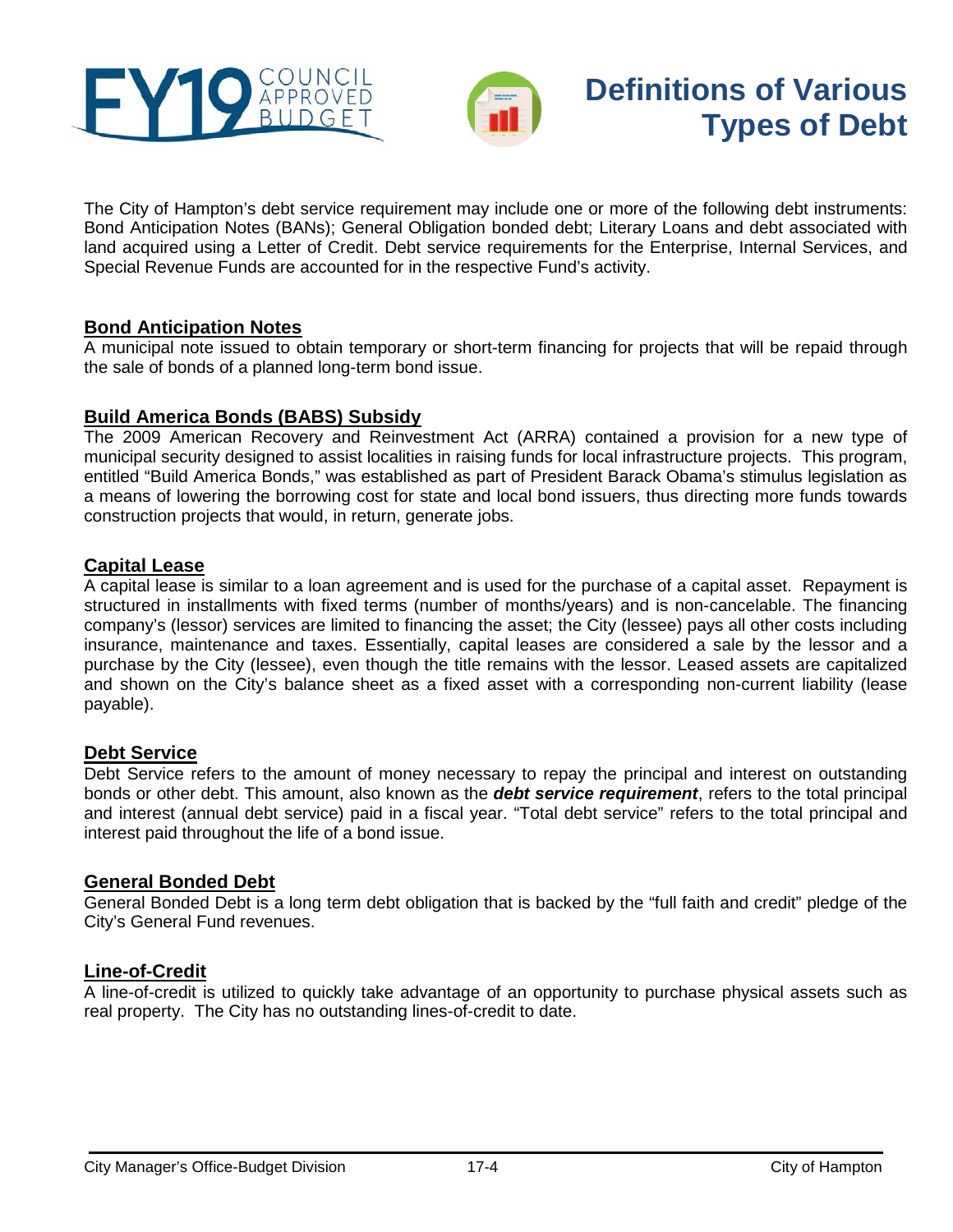



## **Definitions of Various Types of Debt**

## **Literary Loans**

In accordance with the *Code of Virginia* 22.1-146, Virginia State:

"The Board of Education may make loans or, subject to the approval of the General Assembly, loan interest rate subsidy payments from the Literary Fund to the school boards of the several school divisions making application therefor in the manner prescribed by law, authorized by the governing body and the school board, for the purposes of (i) erecting, altering or enlarging school buildings in such school divisions; (ii) purchasing and installing educational technology equipment and infrastructure; (iii) equipping school buses for alternative fuel conversions and for construction of school bus fueling facilities for supplying compressed natural gas or other alternative fuels; and (iv) refinancing or redemption of negotiable notes, bonds, and other evidences of indebtedness or obligations incurred by a locality on behalf of a school division which has an application for a Literary Fund loan for an approved school project pending before the Board of Education. For the purpose of this section, "alternative fuels" means motor fuels other than gasoline and diesel fuel."

## **Qualified School Construction Bonds**

Qualified School Construction Bonds (QSCBs) are one of several types of tax credit bonds authorized under IRC Section 54A, that allow a credit to investors that hold such bond on one or more of the quarterly credit allowance dates. QSCBs may be issued to construct, rehabilitate or repair a public school facility or may be used to acquire land on which such facility is to be constructed with such proceeds. A State or local government within the jurisdiction of which the public school facility is located is qualified to issue the bond.

## **Recovery Zone Economic Development Bonds Subsidy**

A new type of bond created by the American Recovery and Reinvestment Act (ARRA) passed by U. S. Congress in February 2009 is the Recovery Zone Economic Development Bonds Subsidy. The proceeds may be used to finance City projects with economic development outcomes. These projects would have to take place in a "Recovery Zone" which is defined as an area of the City that has significant poverty, unemployment, home foreclosures or general distress or that has already been federally designated as an Empowerment Zone or Renewal Community.

### **Revenue Bonds**

The Hampton History Museum issued revenue bonds which are a special type of municipal bond where repayment is solely from revenues generated from and associated with the Hampton History Museum. Only those revenues specified in the legal contract between the bond holder and bond issuer are required to be used for repayment of the principal and interest of the bonds; other revenues such as property tax revenues are not to be encumbered.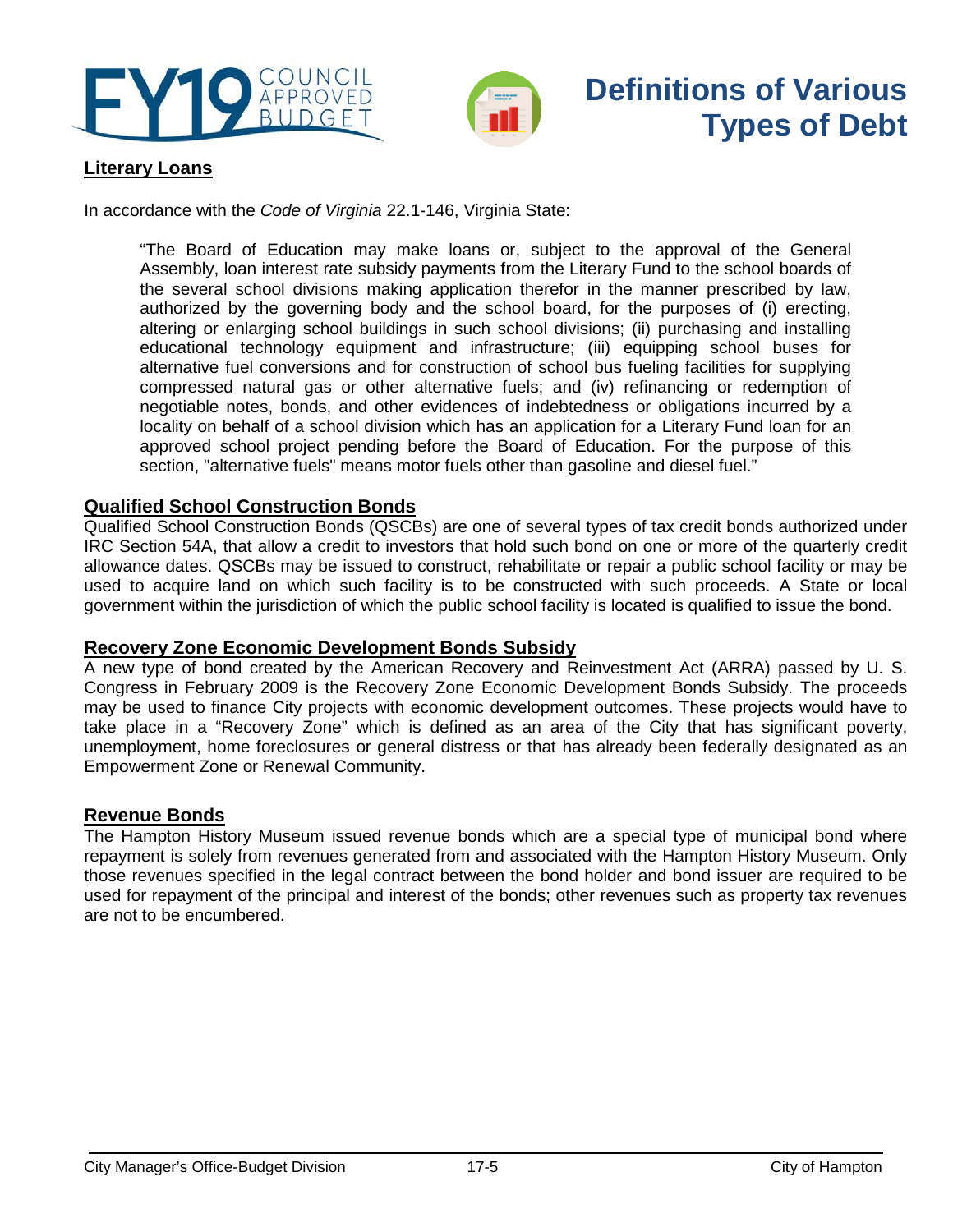<span id="page-5-0"></span>



## **Purpose**

The purpose of the Debt Service group is to track the amount of money necessary to repay the principal and interest on outstanding bonds or other debt. This amount, known as the debt service erquirement, refers to the total principal and interest (annual debt service) paid in a fiscal year.

| <b>Expenditure Summary</b> |                       |                       |                                             |                         |                       |                         |  |  |  |
|----------------------------|-----------------------|-----------------------|---------------------------------------------|-------------------------|-----------------------|-------------------------|--|--|--|
| <b>Expenditures</b>        | 2016<br><b>Actual</b> | 2017<br><b>Actual</b> | 2018<br><b>Budget</b>                       | 2018<br><b>Adjusted</b> | 2019<br><b>Budget</b> | Increase/<br>(Decrease) |  |  |  |
| Principal                  | 22,336,163            |                       | 21,738,152 21,973,166 21,973,166 21,772,279 |                         |                       | (200, 887)              |  |  |  |
| Interest & Other Debt Cost | 10.931.040            |                       |                                             | 11,419,806              | 12.432.532            | 1,012,726               |  |  |  |
| <b>Grand Total</b>         | 33.267.203            | 32,477,863            | 33,392,972 33,392,972                       |                         | 34.204.811            | 811,839                 |  |  |  |

## **Percentage of Group's FY 2019 Budget**

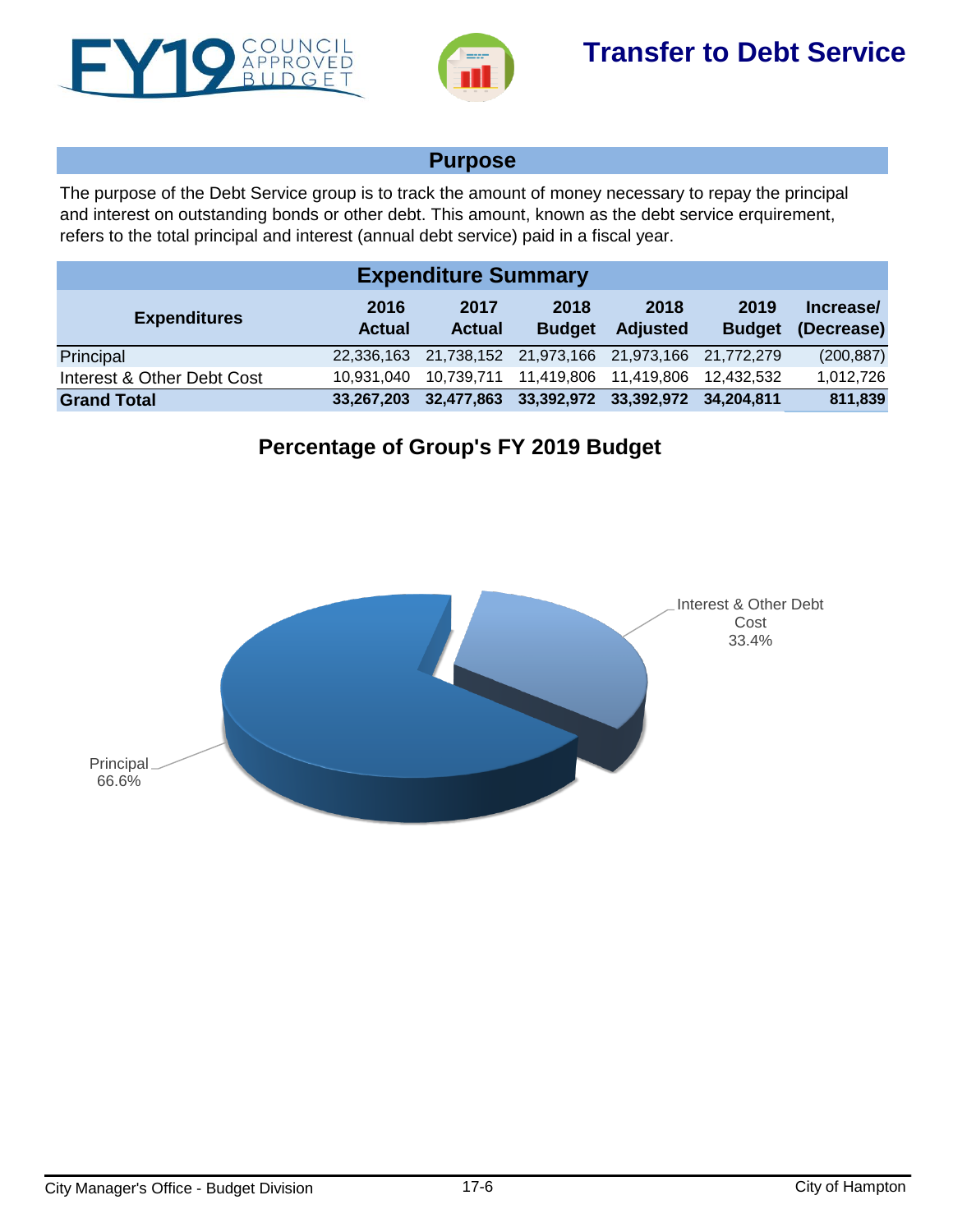<span id="page-6-0"></span>



## **Debt Service Requirements**

|                                                    | <b>FY 2018</b> | <b>FY 2019</b> | Increase / |
|----------------------------------------------------|----------------|----------------|------------|
|                                                    | <b>Budget</b>  | <b>Budget</b>  | (Decrease) |
| <b>GENERAL BONDED DEBT:</b>                        |                |                |            |
| Principal                                          | 21,973,166     | 21,772,279     | (200, 887) |
| Interest                                           | 10,181,521     | 10,133,767     | (47, 754)  |
| Proposed FY17 Bond Issue (1)                       | 610,104        | 601,658        | (8, 446)   |
| Proposed FY18 Bond Issue (2)                       | 835,978        | 512,523        | (323, 455) |
| Proposed FY19 Bond Issue (3)                       |                | 1,393,195      | 1,393,195  |
| <b>Subtotal</b>                                    | 33,600,769     | 34,413,422     | 812,653    |
| Less-Build America Bonds Subsidy                   | (91,136)       | (91, 430)      | (294)      |
| Less-Recovery Zone Economic Dev Bonds Subsidy      | (35, 846)      | (35, 961)      | (115)      |
| Less-Qualified School Construction Bonds Subsidy   | (125, 815)     | (126,220)      | (405)      |
| <b>Net Debt Service-General Bonded Debt</b>        | 33,347,972     | 34,159,811     | 811,839    |
| <b>Total Debt Service BEFORE Bank Charges</b>      | 33,347,972     | 34,159,811     | 811,839    |
| <b>Bank Administrative Charges</b>                 | 15,000         | 15,000         |            |
| Letter of Credit Fees                              | 30,000         | 30,000         |            |
| <b>Total Debt Service from Gen. Fund Resources</b> | 33,392,972     | 34,204,811     | 811,839    |

### **Notes:**

**1)** Proposed FY17 bond issue of \$15 million.

**2)** Proposed FY18 bond issue of \$12.6 million.

**3)** Proposed FY19 bond issue of \$32 million. (Includes Boo Williams Sportsplex acquisition approved mid-year in FY 2018 for approximately \$9 million)